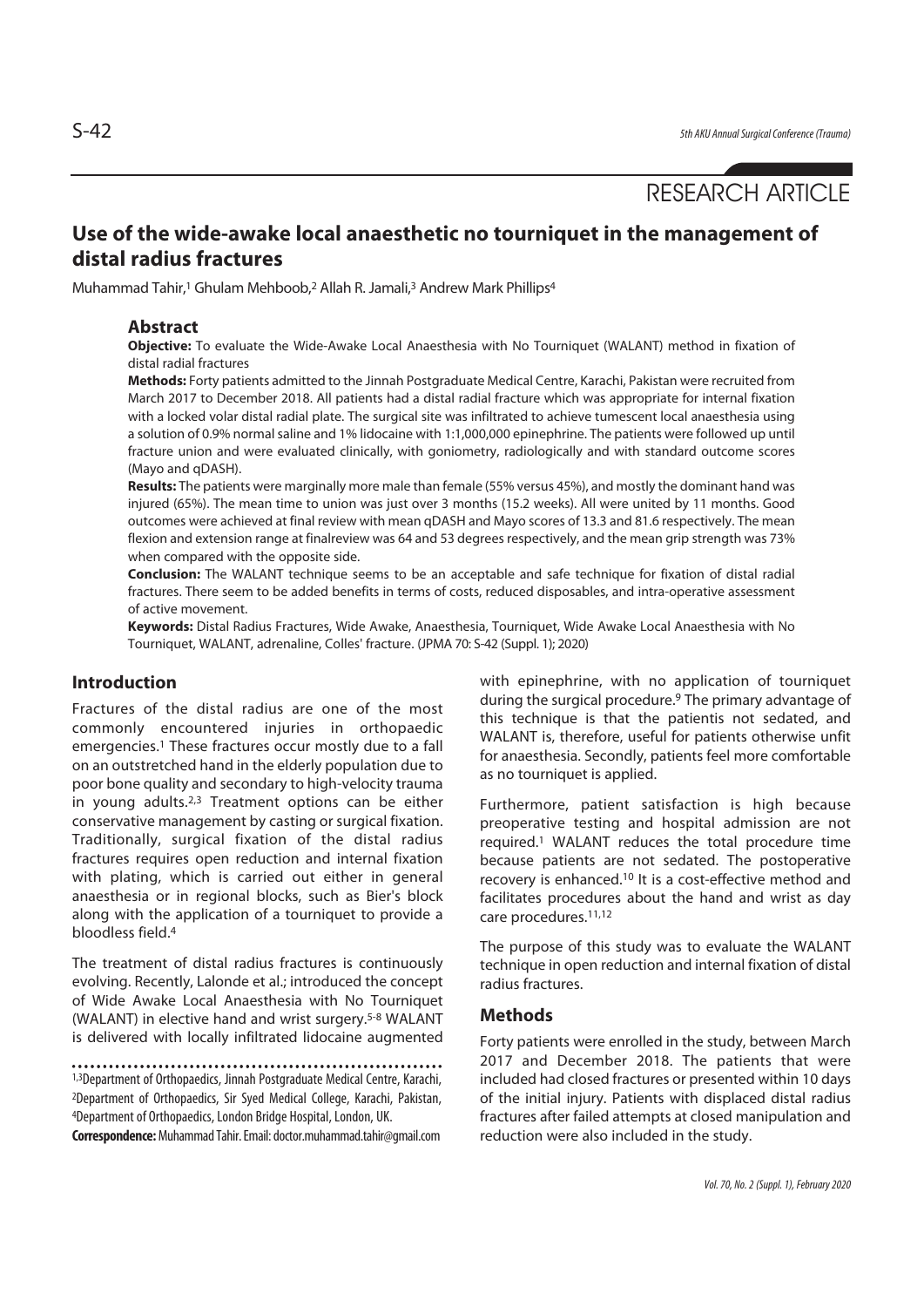

**Figure-1:** Wide-awake anaesthesia with no tourniquet for distal radius fractures.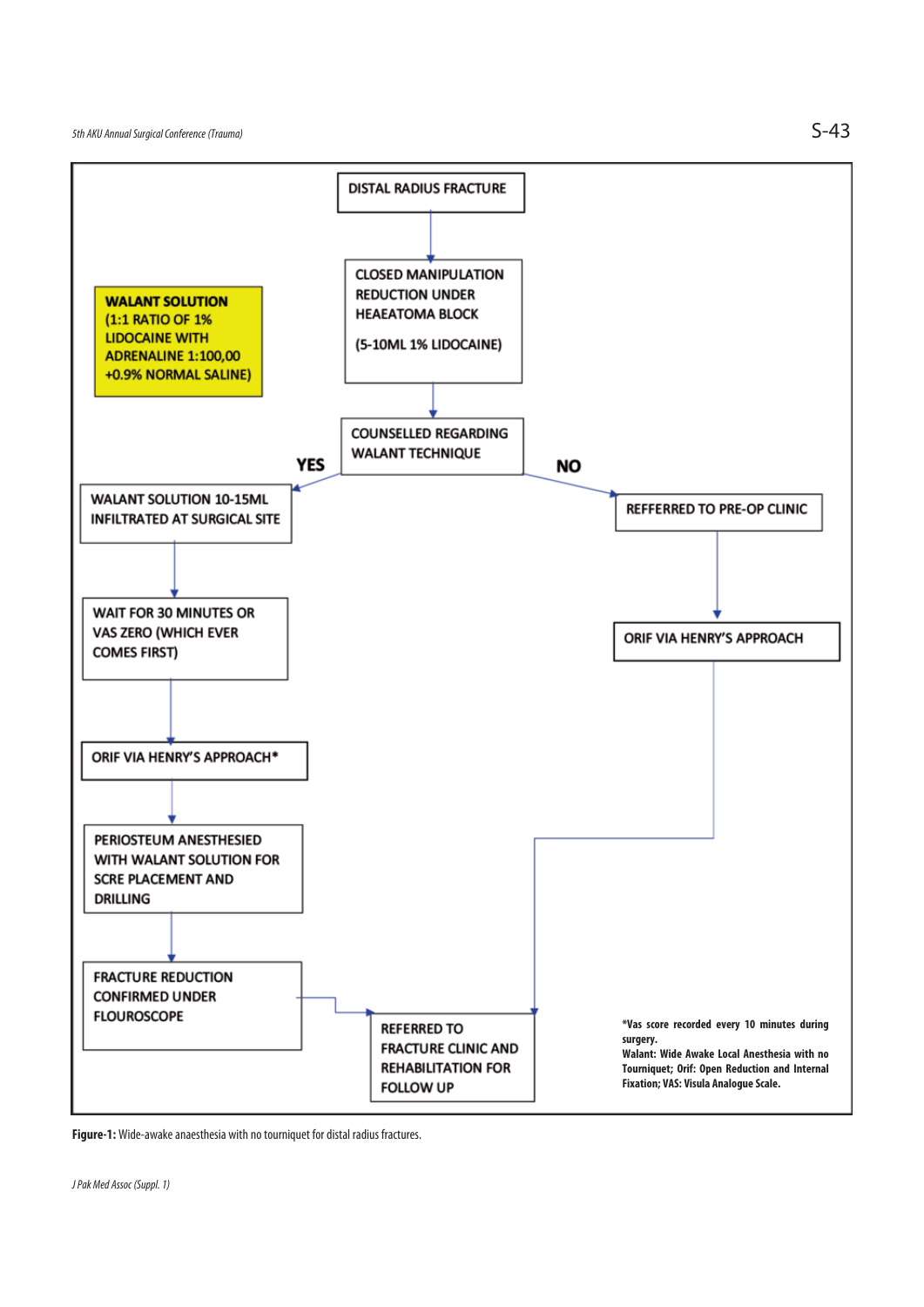S-44 5th AKU Annual Surgical Conference (Trauma)



**Figure-2a:** Pre-operative picture after injecting wide-awake anaesthesia with no tourniquet (walant) solution.



**Figure-2b:** Intraoperative fracture reduction of distal radius. **Figure-2c:** Plate placement.

Excluded were anxious and non-cooperative patients and those not consenting to the surgery or WALANT. Also excluded were patients with open fractures, malunited fractures of the distal radius and polytrauma patients requiring general anaesthesia or spinal anaesthesia for other injuries, such as long bone fractures and traumatic brain injuries. Patients with peripheral vascular disease, pre-existing cardiac conditions, a bleeding tendency, abnormal clotting profile, hypersensitivity to lidocaine, and skin infection were also excluded.

Wrist radiographs, anteroposterior and lateral view were obtained on the first presentation to the orthopaedic emergency department. The Orthopaedic Trauma Association (OTA) fracture classification system was used to record the fracture pattern.13

Before surgery, patients were informed about the WALANT procedure and other anaesthesia options, and the risks and benefits of each treatment option were discussed in detail. Explicitly, we stressed the possibility of the need to convert to general anaesthesia and application of a tourniquet. The patients were warned about the risk of the vasoconstrictive effect of



epinephrine concerning digital ischaemia. Written consent for WALANT was taken before surgery, and the study protocol was approved by the Institutional Review Committee of the hospital.

A haematoma block of 3-5 ml 1% plain lidocaine was initially injected through the dorsal aspect of the fracture to allow an initial reduction in the emergency bay, and then patients were transferred to the emergency operating theatre. Figure-1 shows the algorithmic approach to WALANT surgery in our department.

The surface anatomy of Flexor Carpi Radialis (FCR) tendon was identified by radially deviating the wrist and points were marked on the skin. In the same manner, the distal third of the radius was palpated, and four skin points were marked from about 15 cm proximal to the wrist crease and distal to the radial styloid process.

The skin was prepared with povidone and chlorhexidine for subcutaneous local anaesthesia administration. The injected solution comprised 50mL of 0.9% normal saline and 50mL of 1% lidocaine with 1:1,000,000 epinephrine according to the maximum safe dosage of 7mg/kg/ml.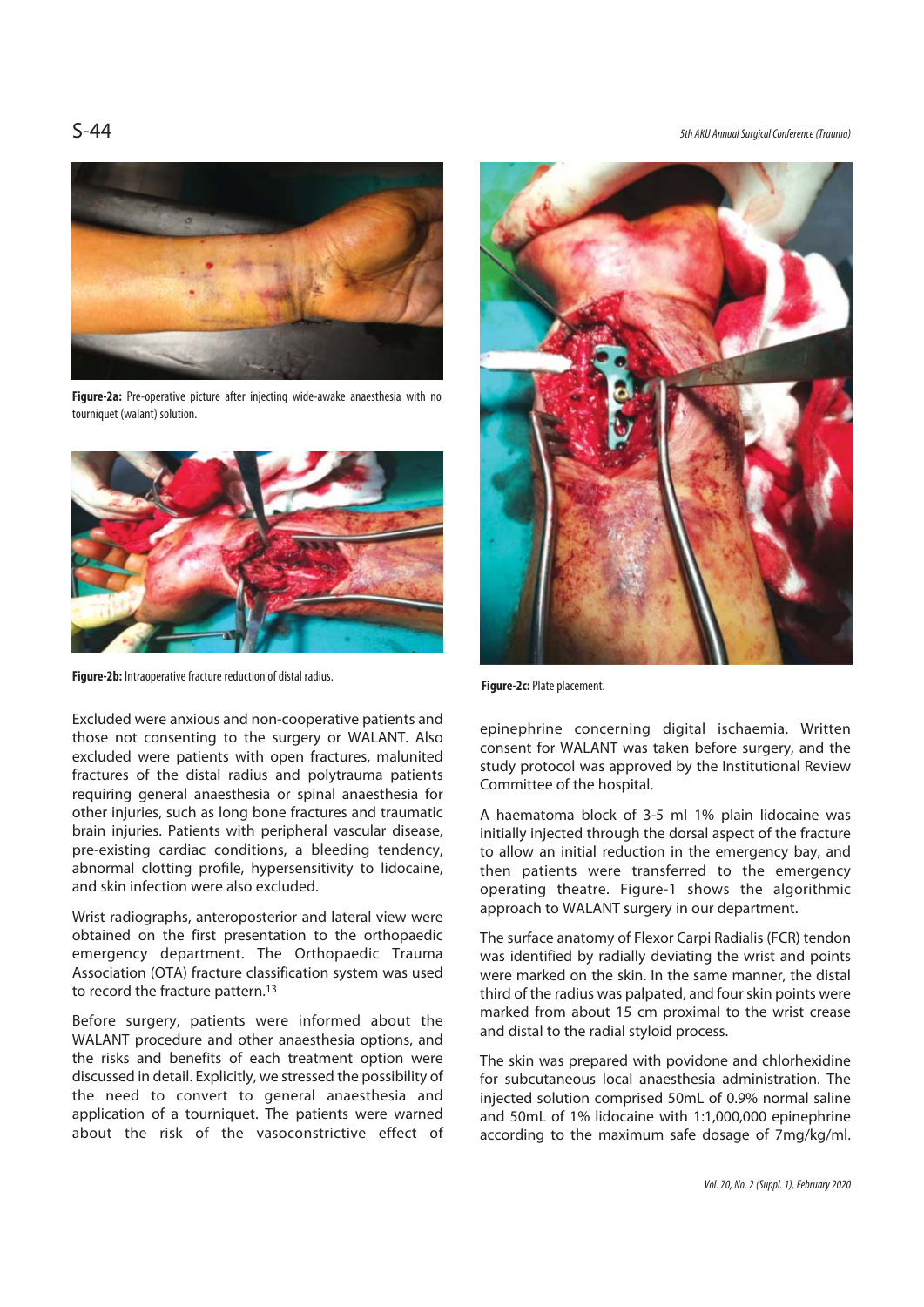Approximately 10-15 ml of the local anaesthesia was injected into the operative site with a 25G about 20 to 30 minutes before the first incision for a good haemostatic effect.14,15

The surgical site was sterilised and prepared for surgery, and preoperative intravenous 1.5g cefuroxime wasadministered to each patient as prophylaxis. The incision was made when the Visual Analogue Score (VAS) was 0. The volar approach was utilised for plating in all cases (Figure-2). The surgery was carried out in the main operating theatre with proper sterilisation protocol.

An additional 5ml of the anaesthetic solution was injected beneath the Pronator Quadratus (PQ) to anaesthetise the periosteum, and the surgery was paused about 30 s for the local anaesthesia to take effect. PQ was reflected from radial attachment for fracture reduction, plate placement, drilling and screw fixations. Locking plates (Double Medical Technologies, Fujian, China) were used in all cases.

The patient's vital signs, bleeding and VAS were recorded every 10 minutes throughout the surgery. Blood loss was calculated according to the amount of blood present in the suction container. In order to decrease the patient's level of anxiety during the surgery, one dedicated staff member of the scrubbed surgeon's team was designated to distract the patient by talking and distracting the attention, especially during drilling the periosteum. We called this effect as vocal anaesthesia.

Fracture reduction was checked under a fluoroscope,and the patients were asked to actively flex and extend their wrists and fingers to examine the stability of the fixation and identify any tendon disorders before wound closure. The skin was sutured with simple interrupted nylon 2-0 sutures (Ethicon, US) and a soft dressing was applied, and the patients were instructed to practice a full range of movement postoperatively. Vital signs and VAS were obtained every half hour after the surgery and patients were discharged after 8 hours. Oral tramadol 37.5 mg/acetaminophen 325 mg combination tablets two times a day as the protocol for postoperative pain control medication for each patient, along with calcium supplements. Patients were advised how to identify compartment syndrome, digital ischaemia and discharge from the wound site, and they were instructed to report immediately to the orthopaedic emergency bay of the hospital should any of these features develop. No intraoperative or postoperative complications were recorded.

The first follow-up visit was after two weeks of surgery. Follow-up was performed in the outpatient clinic along with a follow-upavisit to the physiotherapist for a range of motion exercises and grip strengthening exercises. Fracture union was assessed radiographically, the range of motion was recorded by goniometer, and patient satisfaction was evaluated by the quick Disabilities of the Arm, Shoulder, and Hand (qDASH) questionnaire16 at fracture union. Patients were followed up till fracture union and restoration of function in the clinic.

#### **Results**

Twenty-two (55.0%) patients were male, and 18 (45%) were females. The average age was 45.23±12.22 years. The patient's dominant hand was injured in 26 (65%) cases and non-dominant hand in 14 (35%) cases. The three most common AO fracture configurations were A2 - 13 (32.5%), A3 - 11 (27.5%) and C1 - 6 (15.0%). Table-1

**Table-1** Demographics of the categorical data of the study cohort.

| <b>Variable</b>                        | <b>Frequency</b> |      |
|----------------------------------------|------------------|------|
| Gender                                 |                  |      |
| Male                                   | 22               | 55.0 |
| Female                                 | 18               | 45.0 |
| Fracture type (AO/ OTA Classification) |                  |      |
| A <sub>2</sub>                         | 13               | 32.5 |
| A3                                     | 11               | 27.5 |
| B <sub>3</sub>                         | 5                | 12.5 |
| C <sub>1</sub>                         | 6                | 15.0 |
| C <sub>2</sub>                         | 4                | 10.0 |
| C <sub>3</sub>                         | 1                | 2.5  |
| Side                                   |                  |      |
| Dominant                               | 26               | 65.0 |
| Non-dominant                           | 14               | 35.0 |

**Table-2:** Descriptive demographics of the study cohort.

| <b>Variable</b>            | <b>Minimum</b> | <b>Maximum</b> | Mean  | <b>Std. Deviation</b> |
|----------------------------|----------------|----------------|-------|-----------------------|
|                            |                |                |       |                       |
| Age (years)                | 23             | 69             | 45.23 | 12.22                 |
| Grip strength (N)          | 55             | 90             | 72.88 | 8.07                  |
| Operative time (minutes)   | 50             | 85             | 62.50 | 9.26                  |
| Time to union (weeks)      | 12             | 20             | 15.20 | 2.43                  |
| Mayo wrist score (average) | 70             | 95             | 81.62 | 7.01                  |
| qDASH (average)            | 5              | 22             | 13.33 | 4.16                  |
| Follow up (months)         | 5              | 19             | 10.65 | 3.54                  |
| Blood loss (ml)            | 5              | 30             | 13.50 | 6.81                  |
| Postoperative VAS          |                | 4              | 1.47  | 0.81                  |
| Active flexion (degrees)   | 55             | 75             | 64.00 | 5.08                  |
| Active extension (degrees) | 45             | 65             | 53.12 | 5.39                  |

N- Newtons, VAS- Visual Analogue Scale, ml- millilitres, qDASH- quick Disability Arm, Shoulder and Hand Index.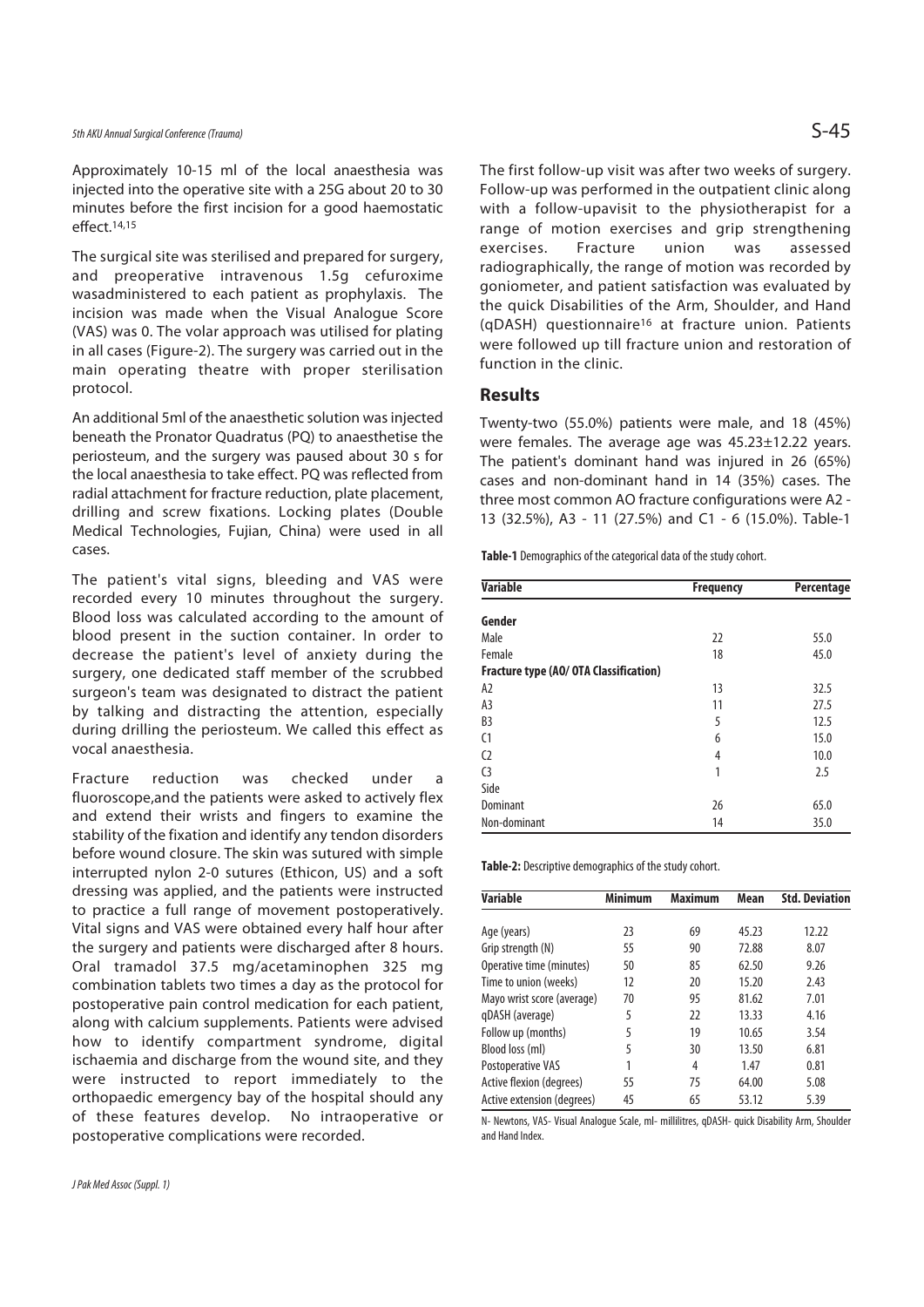shows the information on the categorical data.

The mean operative time was  $62.50 \pm 9.26$  minutes (range, 50-85 minutes) with an average blood loss of 13.50  $\pm$  3.5 ml (range, 5-30 ml) respectively. The postoperative VAS was 1.47 (range, 1-4). The mean time to union was  $15.20 \pm 2.43$  weeks (range, 12-20 weeks) with an average qDASH score of 13.33±4.16 (range, 5-22) and a Mayo wrist score of  $81.62 \pm 7.01$  (range, 70-95). Flexion and extension at the wrist at the time of fracture union were 64.00 (range, 55-75 degrees) and 53.12 (range, 45-65 degrees) degrees respectively with an average grip strength of  $72.88 \pm 8.07\%$  (range, 55-90%) compared with the contralateral side. Patients were followed up for 10.65 ± 3.54 months (range, 5-19 months). Table-2 illustrates the descriptive results of the study cohort.

### **Discussion**

The current study highlights that WALANT provides postoperative comfort to the patient by eliminating the tourniquet factor with an average postoperative VAS of 1.47 and provides the surgeon a clean surgical field due to the vasoconstrictive effect of epinephrine and simultaneously allows the surgeon to examine hardware impingement.

The haemostatic effect of tourniquet is well known in hand surgery and for surgeries around the joints such as the elbow, knee and ankle. However, the surgery under tourniquet cannot be performed for longer periods due to the risk of necrosis of the underlying and adjacent structures such as nerve paraesthesia or a neurological deficit. Thirdly, tourniquets are not well tolerated by patients postoperatively and tourniquet pain is a common reason for patient discomfort during the postoperative period. On the other hand, the WALANT provides a patient friendly approach and there is decreased postoperative pain. Thus, there is a shorter hospital stay and therefore decreased medical costs and decreased consumption of analgesics and more importantly omits the tourniquet associated complications.

At the time of inception of the study there was no literature on distal radius fixation under WALANT. Although the WALANT technique has been widely described for various minor hand procedures, it has recently been described for fixation of distal radius fractures and ankle fractures.17,18

There are some differences between our findings and those of Huang et al.<sup>18</sup> In our study 22 (55%) were males compared with 9 (37.5%) in Huang et al. This is probably attributable to cultural differences and working

patterns in our population. Huang's older and predominantly female population (63.5%) are more likely to represent fractures with lower energy trauma. The mean age in our study was 45.23 years compared with 60.9 years (range 20-88 years) in their cohort. The younger population in our study was mostly due to high energy trauma.

Secondly, the most important difference between Huang et al. and our protocol was the concentration of WALANT solution. Huang et al. used a concentration of 1:40000 for his patient whereas a concentration of 1:100,000 was used in our study. Orbach et al. also used a concentration of 1:100,000 augmented with midazolam to counteract any nervousness. We used vocal analgesia to decrease the level of anxiety and keep patient distracted. The lower concentration of WALANT solution augmented with vocal anaesthesia was equally effective as Huang et al. and Orbach et al. cohorts.

The average time to first incision in our study was approximately 26 minutes which was more than Huang et al's<sup>18</sup> minutes due to increased concentration of the WALANT solution.

The average surgical time, blood loss during surgery and postoperative VAS in our study were 62.50 minutes, 13.50 ml and 1.47 respectively, which were very comparable with those of Huang et al. at 64.3 minutes, 18.9 ml and 1.6 figures respectively.18

The meantime to fracture union in our study was 15.2 weeks compared with 20.7 weeks in Huang et al.16 There are a number of possible explanations for this including gender, the energy of fracture, age.

Huang et al. also compared the functional outcomes of distal radius ORIF between WALANT approach and general anaesthesia and found significant results and both techniques were equally effective but the postoperative pain on day one was significantly low for the WALANT group (1.95±0.67) when compared with general anesthesia group with tourniquet (3.27±1.28) with a p-value of 0.001. However, the blood loss was significantly low for the tourniquet group 8.62±9.23 as compared to 22.6±26.82 for the WALANT group with a pvalue of 0.001.19

The qDASH in our study was 13.33 which compares less favourably with the outcome in their paper with aqDASH of 7.60(18). The most probable cause of comparatively high qDASH in our study might be that most of the cases were carried out byresidents and junior consultants, which describes the easy reproducibility of the WALANT results and equal effectiveness of procedure. Our follow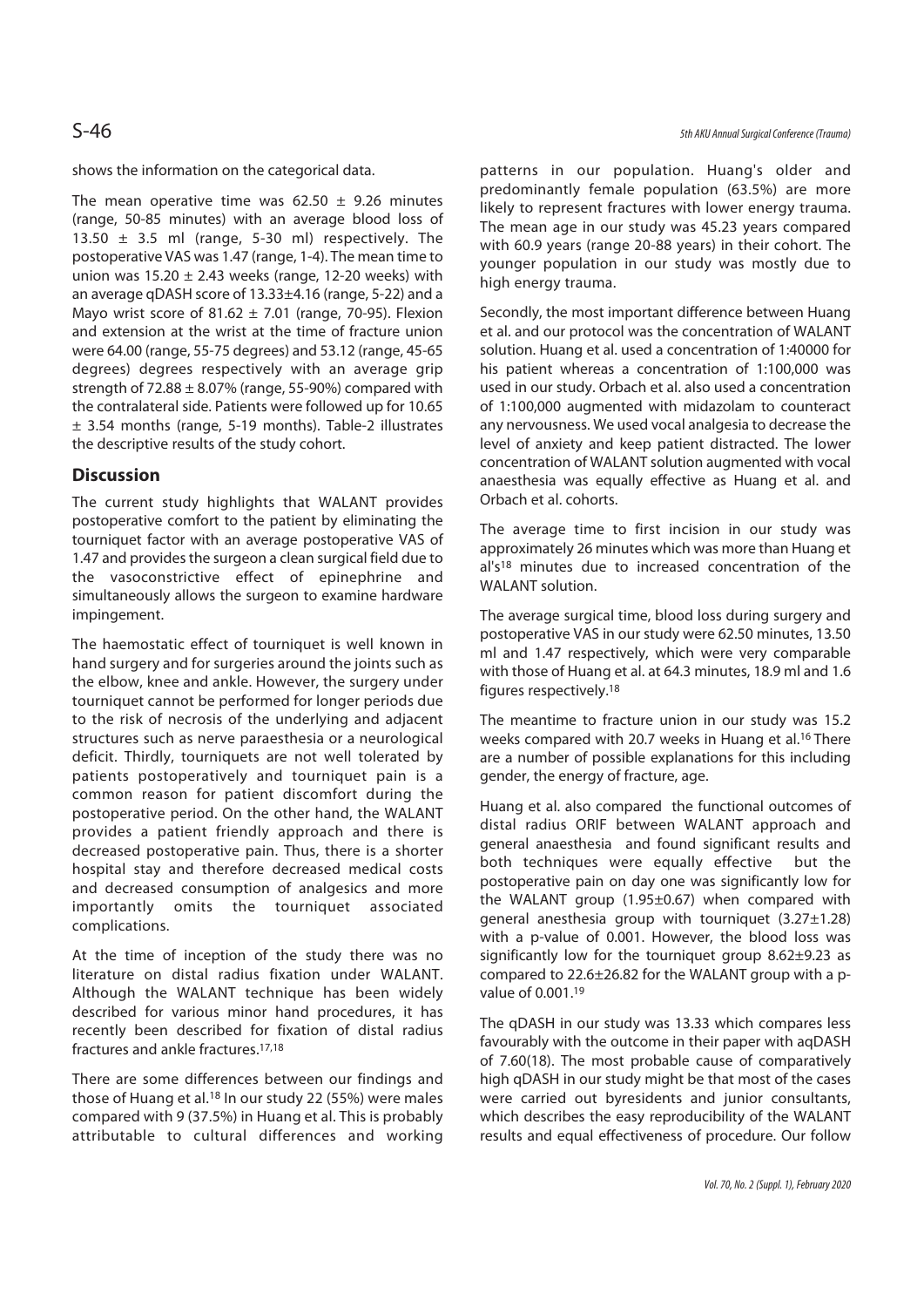up period was also shorter 10.65 months as compared to 15.1 months.18 The shorter rehabilitation time could also lead to the relatively lower flexion and extension range of 64.0° and 53.12° at the wrist which compared to 69.6° and 57.4° respectively.

The WALANT procedures for hand and the wrist at our department are treated as day care surgeries and patients are discharged after eight hours. Whereas, Huang et al. and Orbach et al. had a mean hospitalisation of 1.8 days and within 24 hours. None of our patients reported immediate postoperative complaints such as oedema, compartment syndrome and intolerable postoperative pain. Another important major difference was the application of short arm splint or backslab in Orbach et al. and Huang et al. series whereas we did not augment the fixation with splints and encouraged patients to use their wrist and hand after surgery and had an aggressive postoperative physiotherapy regimen with the physiotherapist.

Sixty-five percent of our patients had a fracture of dominant side and were high demand patients belonging to poor socioeconomic background. The WALANT procedure allowed early fixation avoidance of unnecessary investigations for patient fitness and was cost-effective for the patient and allow early return to work.

The concept of vocal anaesthesia by keeping the patient distracted worked favourably and during our study we did not face any patient with increased level of intraoperative anxiety and the possibility to convert the WALANT procedure to general anaesthesia. Neither any patient had an incident of digital necrosis or the use of phentolamine was required.

The limitation of our study was that it was neither a comparative study nor blinded study. Since this was our initial experience with WALANT, we only included medically fit patients with no comorbidities.

We recommend that further studies should be carried out in patients that are less fit for general anaesthesia, such as older patients or patients rated as American Society of Anaesthesiologists (ASA) grade 3 or 4 to assess the effectiveness of WALANT technique further in this indication.

### **Conclusion**

WALANT is cost-effective, safe, and allows intra-operative assessment of the quality of fixation and impingement can be diagnosed. Furthermore, it avoids complications of general and regional anaesthesia and can be used in

patients not fit for general anaesthesia

The limitations of the WALANT approach are the patient selection and local anaesthesia administration. Patients should be adequately counselled for this technique, and in our experience, extreme levels of anxiety should be considered as a relative contraindication. Surgeons should be familiar with the surface anatomy of the distal radius as the success of the technique depends upon the administration of local anaesthesia. We stress the importance of allowing 25-30 minutes before the commencement of surgery to establish adequate anaesthesia and vasoconstriction.

**Conflict of Interest:** The authors declared no potential conflicts of interest with respect to the research, authorship, and/or publication of this article.

**Source of Funding:** The authors received no financial support for the research, authorship, and/or publication of this article.

**Ethical Approval:** The study was approved by the Institutional Review Board Committee with the IRB number of NO.F.2-81/ GENL-2019/ 11183/ JPMC.

**Details of Informed Consent:** Written and informed consent was taken before the study.

#### **References**

- 1. Orbach H, Rozen N, Rubin G. Open reduction and internal fixation of intra-articular distal radius fractures under wideawake local anesthesia with no tourniquet. J Int Med Res 2018;46:4269-76. doi: 10.1177/0300060518793036.
- 2. Liporace FA, Adams MR, Capo JT, Koval KJ. Distal radius fractures. J Orthop Trauma 2009; 23: 739-48. doi: 10.1097/BOT.0b013e3181ba46d3.
- 3. Diaz-Garcia RJ, Oda T, Shauver MJ, Chung KC. A systematic review of outcomes and complications of treating unstable distal radius fractures in the elderly. J Hand Surg Am 2011;36:824-35.e2. doi: 10.1016/j.jhsa.2011.02.005.
- 4. Egol KA, Soojian MG, Walsh M, Katz J, Rosenberg AD, Paksima N. Regional anesthesia improves outcome after distal radius fracture fixation over general anesthesia. J Orthop Trauma 2012;26:545-9. doi: 10.1097/BOT.0b013e318238becb.
- 5. Lalonde D, Bell M, Benoit P, Sparkes G, Denkler K, Chang P. A multicenter prospective study of 3,110 consecutive cases of elective epinephrine use in the fingers and hand: the Dalhousie Project clinical phase. J Hand Surg Am 2005;30:1061-7.
- 6. Lalonde D, Eaton C, Amadio P, Jupiter J. Wide-awake hand and wrist surgery: a new horizon in outpatient surgery. Instr Course Lect 2015;64:249-59.
- 7. Lalonde D. Wide awake local anaesthesia no tourniquet technique (WALANT). BMC Proc 2015;9(Suppl 3):81. doi:10.1186/1753-6561-9-S3-A81.
- 8. Lalonde D. Minimally invasive anesthesia in wide awake hand surgery. Hand Clin 2014;30:1-6. doi: 10.1016/j.hcl.2013.08.015.
- 9. Lalonde DH. Conceptual origins, current practice, and views of wide awake hand surgery. J Hand Surg Eur Vol 2017;42:886-95. doi: 10.1177/1753193417728427.